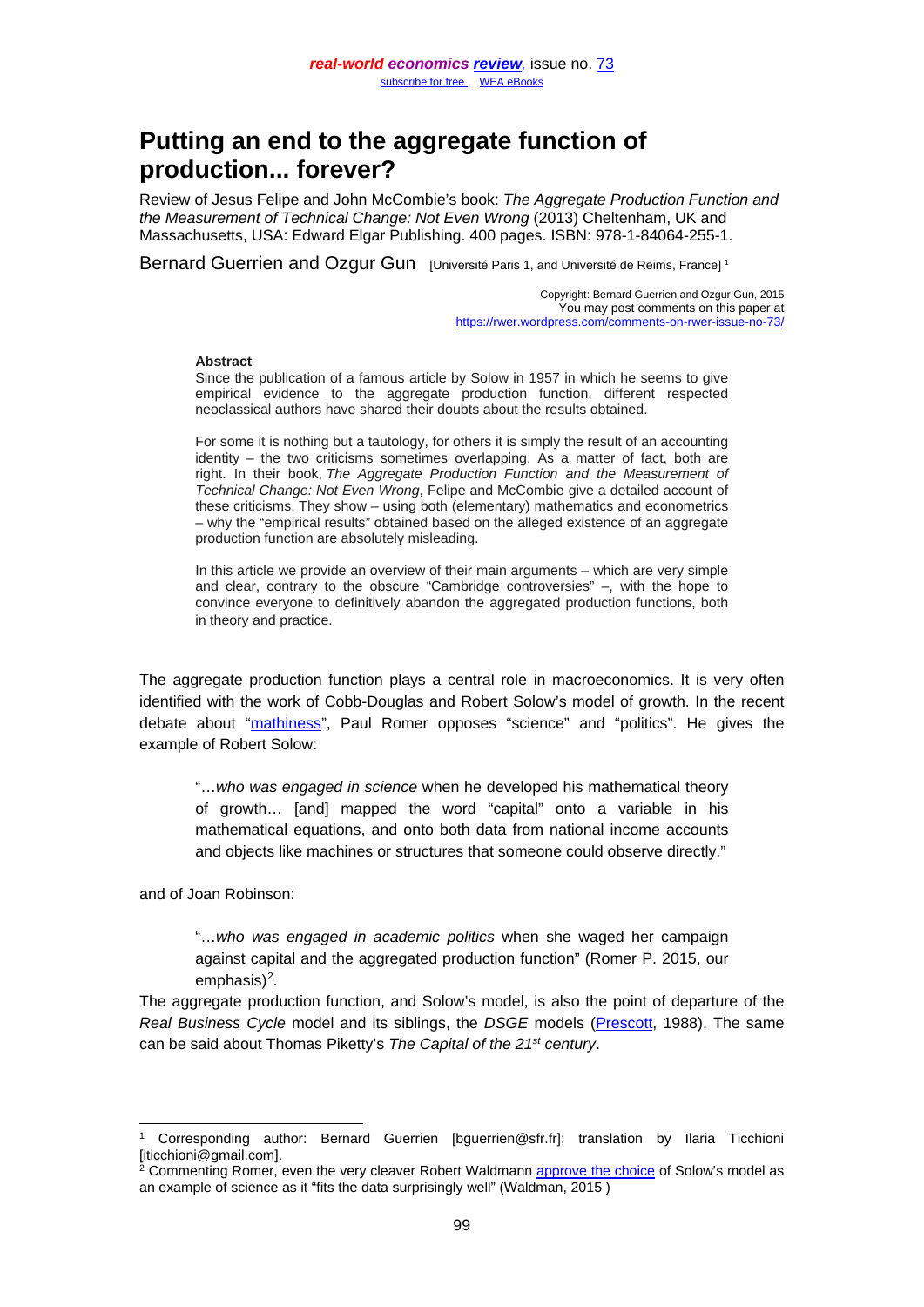For a sensible person, it is obvious that quantities of different kind of goods cannot be aggregated in a quantity of "a good" – even imaginary. If asked, no economist would say that it is possible to describe all of society's possible combinations of productions and inputs with one function – regardless of the number of its variables. Why, then, does the community of economists accept the idea that a country's economy can be "described", or characterized, by a function of two variables ("labour" and "capital")? Well, because for some mysterious reason, "it works" – at least in some important instances. In fact, it is only since 1957, when Solow published an article where a Cobb-Douglas function gave a "remarkable fit" with US GDP data, that the aggregated production function became very popular – not theoretically founded, but empirically true. As [Solow once remarked](http://dspace.mit.edu/bitstream/handle/1721.1/63262/aggregateproduct00fish.pdf?sequence=1) to Franklin Fisher:

"Had Douglas found labor's share to be 25 per cent and capital's 75 per cent instead of the other way around, we would not now be discussing aggregate production functions" (Fisher, 1971, p 307).

Facts rather than theory or, simply, common sense.

But common sense was not completely lost, even among neoclassical economists, as a few raised their voices – including those of Henry Phelps Brown, Franklin Fisher, Herbert Simon and even, in a way, of Paul Samuelson<sup>[3](#page-1-0)</sup> – to point out that behind Solow's "miraculous adjustment" there is a statistical test of an accounting identity (which is by definition always true). Although prestigious, these voices went unheard.

Those criticisms were totally justified. Even Solow, who first tried to answer them, didn't really insist much. Perhaps because, as he noticed in his [Nobel lecture,](http://www.nobelprize.org/nobel_prizes/economic-sciences/laureates/1987/solow-lecture.html) following the results obtained in his 1957 article, "a small industry", which "stimulated hundreds of theoretical and empirical articles", has established itself around the aggregate production function, which has "very quickly found its way into textbooks and in the fund of common knowledge of the profession" (Solow, 1987a).

This "industry" has gained such a predominant role that nearly no one wants to see it fall down under the pressure of those criticisms. The various flaws related to the problem of aggregation or the relevance of the production function are hence totally ignored by the academic world – teaching included.

Luckily, everybody hasn't given up. First Anwar Shaikh showed how the "remarkable fit" of an aggregate Cobb Douglas function, whose variables are measured in value, can be explained by the accounting identity relating its variables, provided that the factors of production shares are (almost) constant – a "stylized fact" is largely accepted (Shaikh, 1974). What was presented as a *consequence* of the theory – the fact that the factors shares are constant – is actually coming from the data. This invalidates the empirical tests of the production function, as they are simply tests of an accounting identity. But, above all, there is the work of Jesus Felipe and John McCombie who have shown how the combination of an accounting identity  $$ inevitable as aggregates are not measured in quantity but in value terms – and a few "stylized facts" suffice to reproduce, or explain, the supposedly "miraculous" results of Solow but also of Cobb, Douglas and many others – without any need of a fictitious production function.

<span id="page-1-0"></span><sup>&</sup>lt;sup>3</sup> In his tribute to Douglas after his death, he raises some criticism about "across-industry fitting" which have not received "the attention it deserves". He even says that "on examination, I find that results tend to follow purely as a cross-sectional *tautology* based on the *residual* computation of the non-wage share" (Samuelson, 1979, emphasis in the original). For more details, [see](http://college.holycross.edu/RePEc/eej/Archive/Volume31/V31N3P427_445.pdf) Felipe and Adams (2005).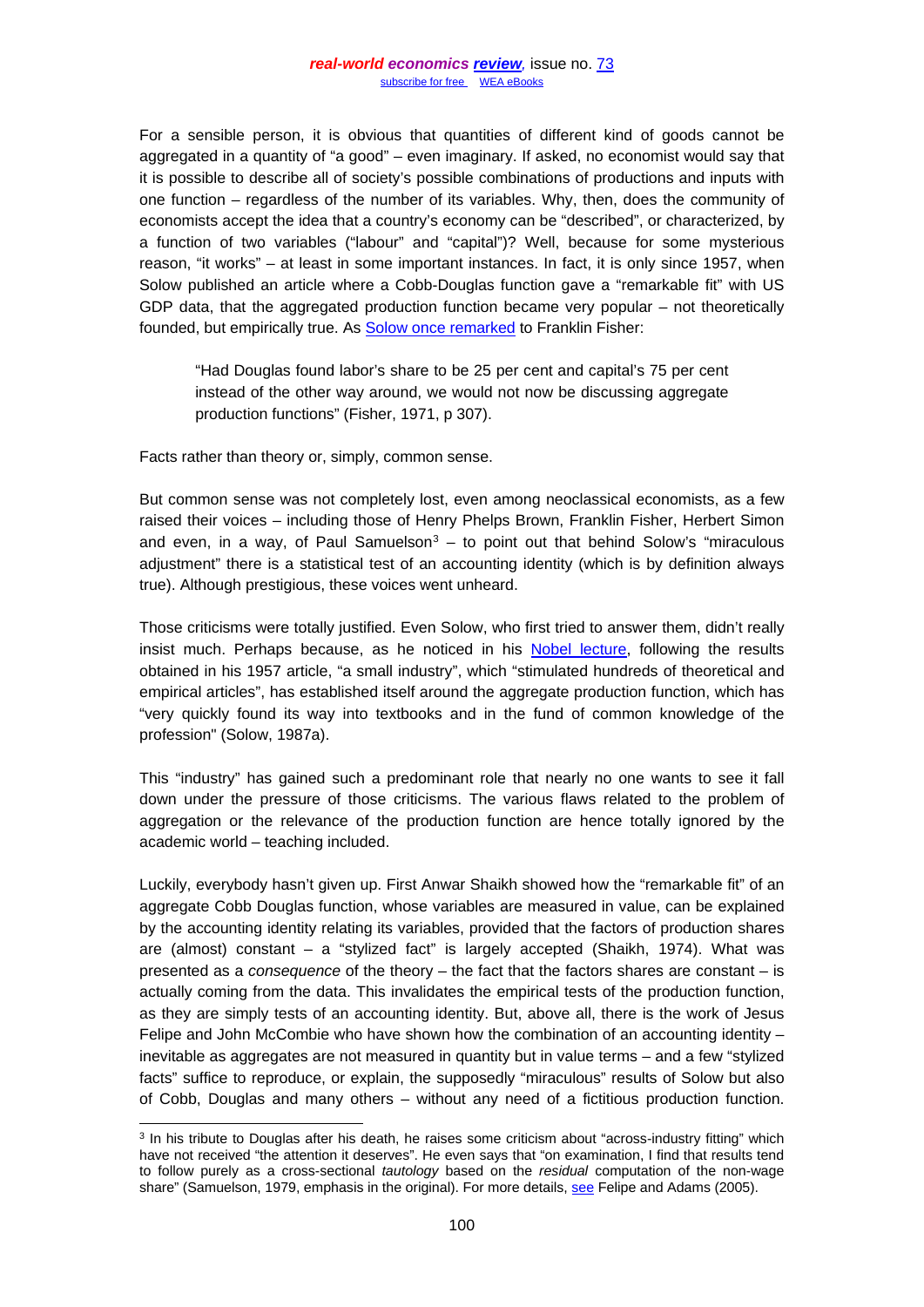Felipe and McCombie have published, on their own or together, more than 30 articles on this question, where they have mobilized the most recent econometric techniques and built several simulations which support their views.

All their results are recalled in their book, published in 2013's last quarter, *The Aggregate Production Function and the Measurement of Technical Change: Not Even Wrong (Edward* Elgar). This book is so rich in content that it should, at least, be present in libraries of all economics departments around the world. Its exhaustive nature, the recollection of the debates around the aggregate production function, the review and thorough refutation of all the objections which might be made to the explanation offered, show that we are in the presence of a seminal work – although, at times, a little tough to read. This is why we will restrain our review to the essential point of the book, the relation between the production function and the accounting identity.

## **The "divine surprise" of the Cobb-Douglas adjustment**

Felipe and McCombie remember how Cobb and Douglas had the idea, in 1928, to adjust a function of the form  $F(K, L) = A L^{\alpha} K^{\beta}$  to the data on the GDP of the United States between 1899 and 1922.

To their great satisfaction, they found estimates of α and β whose sum is little different from 1, with the values concerning the share of income going to labor and capital quite close to those actually observed. One of the main criticisms made at Cobb and Douglas by their contemporaries is the role almost absent of technical progress in their function. Douglas was, actually, aware of it since he had opted for the study of inter-industries data (not including any temporal dimension), which avoids this problem. He then obtains far better results, without however managing to really convince the profession, which had not completely lost its common sense – how can it be accepted that the industries of a country, in all their diversity, can be described (correctly) by a function of (only) two variables?

In reality it took thirty years for the aggregate production function to be accepted by a large majority of economists. [Robert Solow's article](http://www9.georgetown.edu/faculty/mh5/class/econ489/Solow-Growth-Accounting.pdf) "Technical Change and the Aggregate Production Function", published in 1957, seems to have much contributed to ease the judgments on this point. In this article, Solow, who knows well the (unsolvable) problems posed by the aggregation, adopts a very prudent attitude, as he begins by remarking that:

"…it takes something more than the usual 'willing suspension of disbelief' to talk seriously of the aggregate production function" (Solow, 1957, p. 312).

As the title of the article points out, his purpose is to try to isolate and then measure the effect of technical progress, identified by the letter *A* in the Cobb-Douglas function. Unlike them, Solow considers that this effect is not constant and proposes a method to measure it. This allows him to isolate and "eliminate" it*,* so as to keep only what in the product is given by the single combination of labor and capital "factors". He then obtains, despite "the amount of *a priori doctoring* which the raw data had undergone", a "fit remarkably tight", with a correlation coefficient higher than 0.99 (Solow,1957, p 317). In addition, the estimates of the elasticities  $α$ and  $\beta$  are very close to the shares of labor and capital in the product observed values.

Is this too good to be true?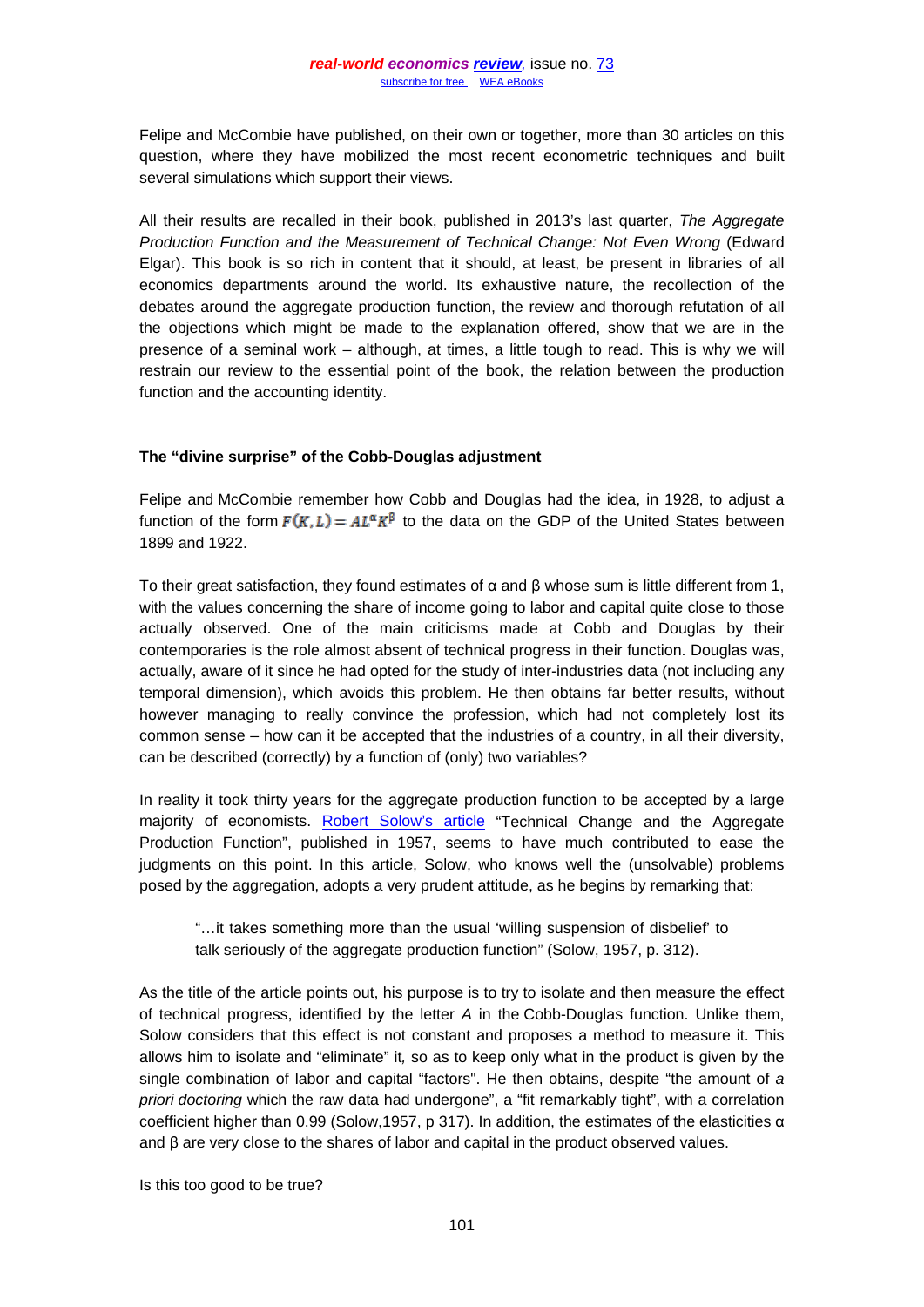## **The doubts**

Very few questioned Solow's "surprising" results. Warren Hogan was, seemingly, the first to remark that in Solow's data, the shares of labor and capital are almost constant – 0.344 for the capital, the rest for labour, with a variation coefficient of 0.05 (Hogan, 1958). Taking that into account, it stems from the way in which Solow "eliminates" the effects of the term *A* within the aggregated production function that the term remaining in *L* and *K* is necessarily of the form *LaK*1-*<sup>a</sup>*, where *a* is the observed share of labor (and 1 *– a* the capital's one). According to Hogan, we are therefore in the presence of a tautology: the result obtained is present in the hypothesis.[4](#page-3-0)

Almost at the same time, Henry Phelps Brown published an article where he suggested that Cobb and Douglas good fitting may be the result of "a mere statistical artifice" (Phelps Brown, 1957). He observes that it is not the "technical" relation between *quantities*  $\mathbf{0} = A \mathbf{L}^{\alpha} \mathbf{K}^{\beta}$  – that is, a production function – that is tested but the relation,  $V = cL^{\alpha}J^{\beta}$ , between *values* which are related by the accounting identity:

 $V \equiv wL + rL$ 

where *w* and *r* are, respectively, the wage and the capital rate of return, and *V* and *J*, respectively, the value of product and capital.

Six years later, Herbert Simon and Ferdinand Levy gave a more precise content to Phelps Brown criticism (Simon and Levy, 1963). In "A Note on the Cobb-Douglas function", they showed how the accounting identity can explain the data's "remarkable fit" by a Cobb-Douglas function, provided that the wage and the rate of return are constant across industries or over time. The fact that – like Phelps Brown – Simon and Levy use the relation between *values*, and not quantities, plays a central role in their demonstration.[5](#page-3-1)

Simon thought these criticisms serious enough to mention them in his [Nobel Memorial](http://www.nobelprize.org/nobel_prizes/economic-sciences/laureates/1978/simon-lecture.pdf)  [Lecture.](http://www.nobelprize.org/nobel_prizes/economic-sciences/laureates/1978/simon-lecture.pdf) He recalls that "the empirical results" related to the aggregate production functions "do not allow to draw a conclusion on the relative plausibility" of different theories that are at the origin of these functions (Simon, 1978)*.* A year after the lecture**,** he published [an article,](http://www.jstor.org/stable/3439661?seq=1%23page_scan_tab_contents) "On Parsimonious Explanations of Production Relations", where he "examines three sets of macroscopic facts which can be used to test the classical theory of production". He concludes that:

"…none of them provides support to the classical theory. The adequacy to the data of the Cobb-Douglas and CES functions is misleading – *the data in* 

<span id="page-3-0"></span><sup>&</sup>lt;sup>4</sup> In his reply to Hogan, Solow concedes that he should have "warned the reader explicitly that the method would automatically produce a perfect Cobb-Douglas function fit if the observed shares where constant" (Solow, 1958). But he argues that, as shares "wiggles", his reasoning is a "good tautology", not the "bad one" suggested by Hogan (Felipe and McCombie, pp. 167-168).

<sup>&</sup>lt;sup>5</sup> Taking the logarithm of the ratio of  $V_0 = A L_0^{\alpha} J_0^{\beta}$  and  $V_1 = A L_1^{\alpha} J_1^{\beta}$  and using the approximation:

<span id="page-3-1"></span>ln (*x/y*) ≈ *x/y –* 1, provided that *x* and *y* are not too much different, we obtain the approximation:

*V*<sub>1</sub>/*V*<sub>0</sub> – 1 ≈  $\alpha$ ( *L*<sub>1</sub>/*L*<sub>0</sub>)+*β*( *J*<sub>1</sub>/*J*<sub>0</sub>) – $\alpha$  – β. Multiplying both sides by *V*<sub>0</sub> and rearranging, we get:

*V*<sup>1</sup><sup>≈</sup>(α*V*0*/L*0*)L*1*+*(β *V*<sup>0</sup> */J*0*)J*1+ *V*0(1 *–* α *–* β). This look like the accounting identity *V* ≡ *wL + rJ* with the constant term equal to 0. Somebody testing data verifying this identity will believe that he have "proved" the marginal distribution theory ( $\alpha + \beta = 1$ ,  $\alpha = wL_0/V_0$ ,  $\beta = rJ_0/V_0$ ). Note that the relations are not exact because of the log approximation and because *w* and *r* generally vary across data.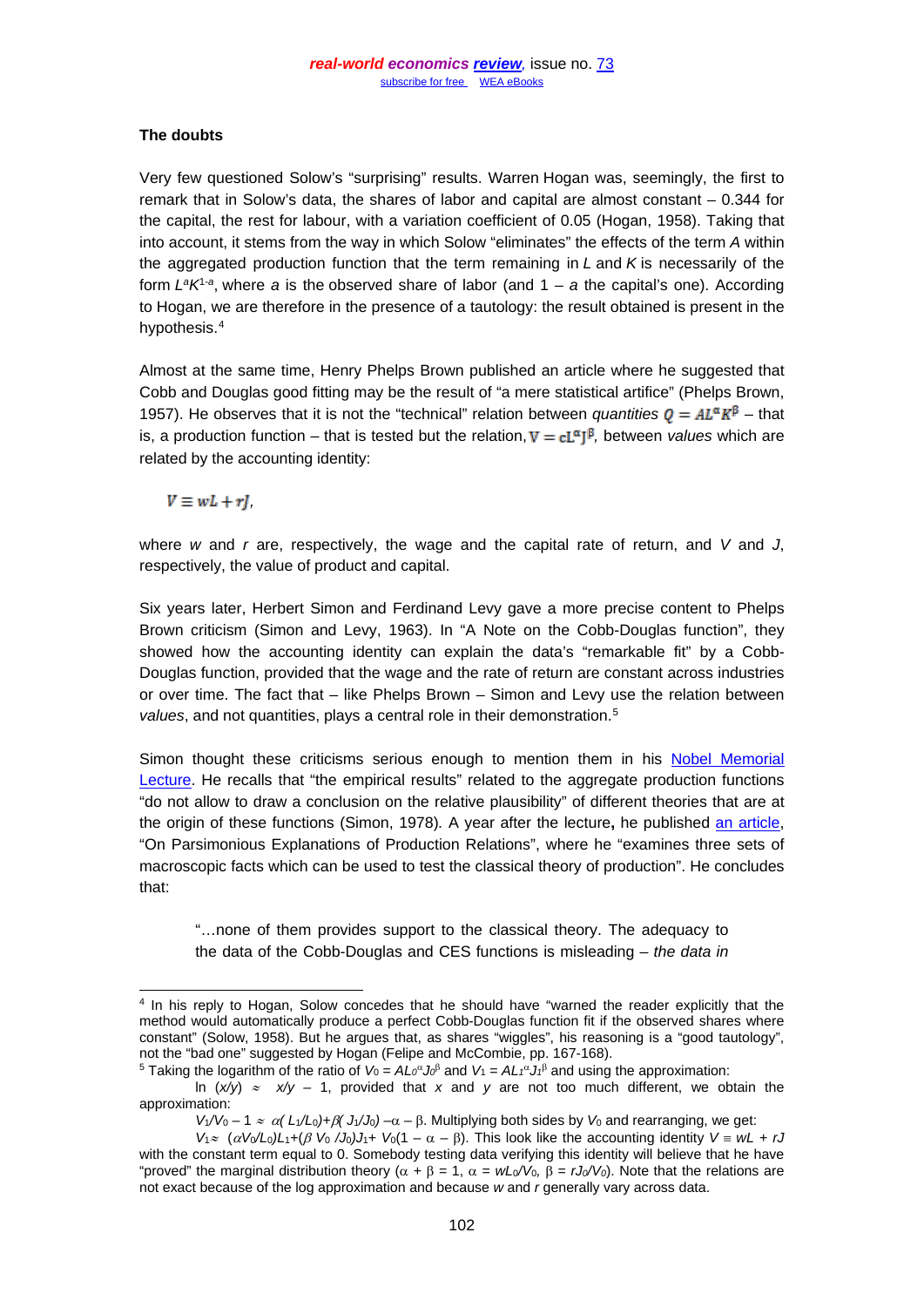*fact reflect accounting identity between the value of the inputs and outputs*" (Simon, 1979, our emphasis).

In their book, Felipe and McCombie confirm Simon's conclusion with a "simple simulation exercise". They construct an "artificial data set of 25 observations", assuming that the shares of wages "vary as if drawn from a normal distribution with a standard error of 2%, which is plausible when compared with actual values of labour's shares". They obtain a "very good fit" with the Cobb-Douglas function, notwithstanding the fact that data are generated by the accounting identity (Felipe and McCombie, p 57).

#### **The mystery (finally) resolved**

Hogan, Phelps Brown, Levy and Simon felt that that behind the "remarkable fits" obtained with the Cobb-Douglas function (at least in some important cases), there is simply a trick. Each of them advanced a plausible explanation. In an article [entitled](http://crecimientoeconomico-asiain.weebly.com/uploads/1/2/9/0/1290958/humbug.pdf) "Laws of production and laws of algebra : the Humbug Production Function", published in 1974 in *The Review of Economics and Statistics,* Anwar Shaikh goes further and shows that the:

"…puzzling results of the empirical results is (…) the mathematical consequence of constant [factors'] shares (…) and not to some mysterious law of production" (Shaikh A., 1974, p 116).

The proof is so simple that it is astonishing that nobody found it before. Shaikh begins by taking the derivative of the two members of the accounting identity,  $V \equiv wL + rJ$ , assuming that all the variables may vary in time or in the space, depending on the type of study done. Dividing by *V* and doing some elementary manipulations, the following linear relation between growth rates (marked by the symbol ^) would appear:

$$
\hat{V} \equiv a\hat{w} + (1-a)\hat{r} + a\hat{L} + (1-a)\hat{j},
$$

where *a* is the labour share, *wL/V*, of the product (therefore 1 *– a* is the capital part, *rJ/V*)**[6](#page-4-0)**. If, in addition, we accept the "stylized fact" according to which the shares of labour and capital are constant (in time or space, depending on the case), we can show by a simple calculation that the accounting identity (1) implies the identity:

$$
V\equiv BL^\alpha J^{1-\alpha}
$$

The identity (2) looks incredibly like the Cobb-Douglas relation! It may be, therefore, that the one who performs (foolishly…) a regression of the *V* on the L and *J* willing to test a causal relationship gets a "perfect" adjustment (with a  $R<sup>2</sup>$  equal to 1) – after "extracting", as Solow

$$
\frac{v^*}{v} \equiv \frac{w^*L}{v} + \frac{wL^*}{v} + \frac{r\eta}{v} + \frac{r\bar{p}}{v}.
$$

Noting  $\hat{\mathbf{x}}$  the rate of growth *x′/x* of the variable *x* and observing that:

$$
\frac{w^r L}{v} = \frac{w w^r L}{wv} = \frac{w L w^r}{v} = a\widehat{w},
$$
\n
$$
\frac{w L^r}{v} = \frac{w L^r L}{v L} = \frac{w L^r L^r}{v} = a\widehat{L}, \text{ etc., the identity (1) follows.}
$$

<span id="page-4-0"></span><sup>&</sup>lt;sup>6</sup> Dividing by *V* the derivative of the accounting identity:  $V' \equiv w' L + w L' + r' J + r J'$ , it comes: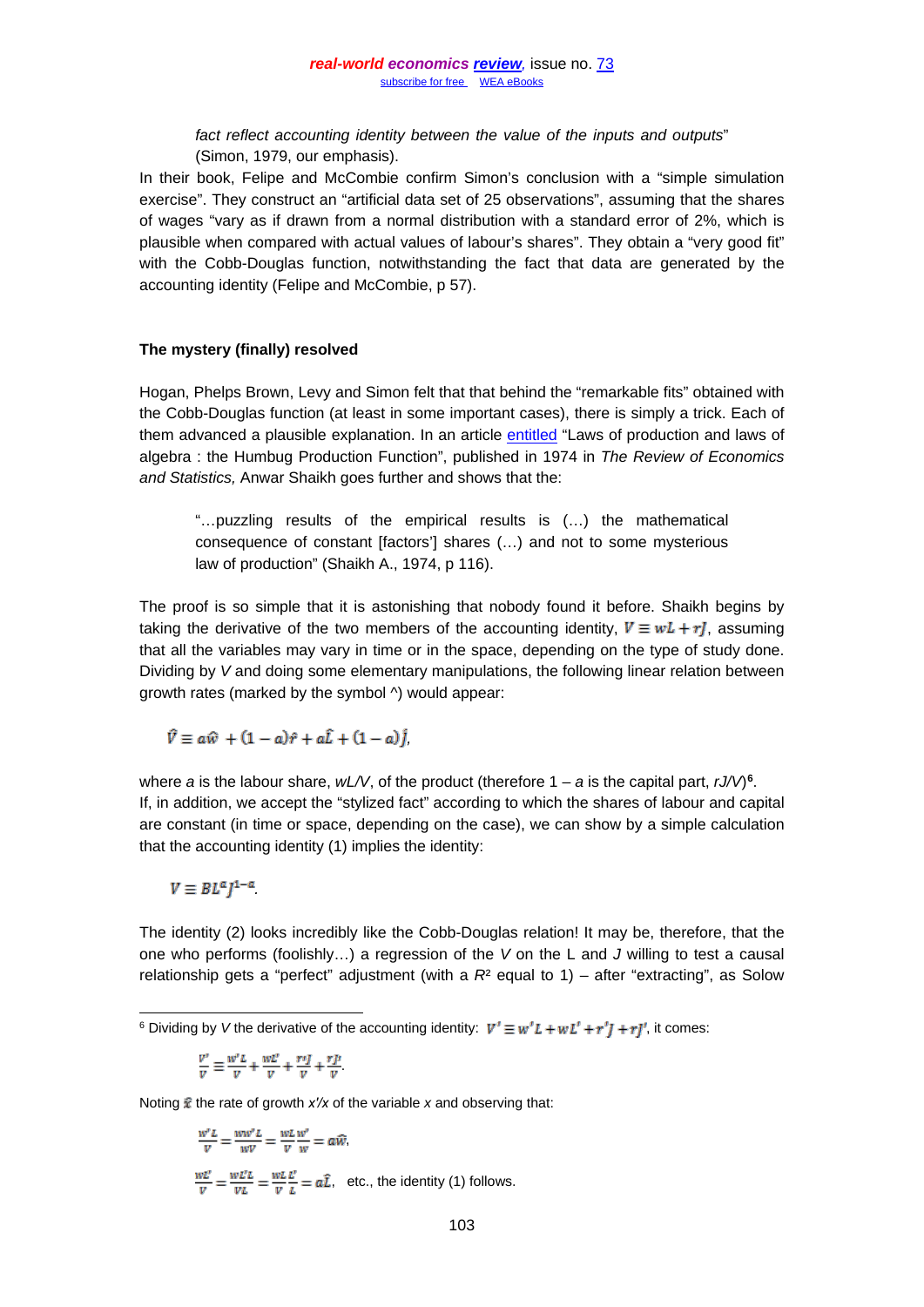does, the effect of the "residual" *B*. The only condition is the constancy of *a*. The formula (2), which may be obtained by any first year student in economics, therefore explains the "puzzle" of the "remarkable fit" obtained by Solow and others with an aggregate production function.

More generally, it allows us to understand why statistical adjustments with a Cobb-Douglas function can sometime lead to astonishing results and other times to mediocre ones. It mainly depends on the constancy of *a* and of the variability of  $B (= a^{-\alpha}(1-a)^{-(1-\alpha)}w^{\alpha}r^{1-\alpha})$  - that is, of wage and profit rates.[7](#page-5-0)

This brings us to the question of the "total factor productivity", so prevalent in empirical studies.

## **On "total factor productivity"**

Solow's 1957 article's title is *Technical Change and the Aggregate Production Function.* Its goal was to distinguish, in the growth rate, what is relative to the "factors" themselves and what is relative to the "residual"– particularly, technical change.

This distinction can be shown easily with homogenous functions of degree  $1 -$  as the Cobb-Douglas function. For instance, taking the logarithmic derivative of both members of the relation "in quantities":

$$
Q = A L^{\alpha} K^{1-\alpha},
$$

gives:

$$
\hat{Q} = \hat{c} + \alpha \hat{L} + (1 - \alpha)\hat{R}, \quad \text{with } \hat{c} = A'/A.
$$

The growth rate of *Q* is given by the sum of the factors growth rate,  $\alpha \hat{\bf I} + (1 - \alpha) \hat{\bf K}$ , and of the term  $\hat{\epsilon}$  which represents the other factors which influence the growth of the productessentially, the technical progress. This "residual" influence on growth is thus given by:

 $\hat{c} = \hat{Q} - \alpha \hat{L} - (1 - \alpha) \hat{R}$ 

If we proceed in the same way with the function in value terms,  $V = BL<sup>\alpha</sup>J<sup>1-\alpha</sup>$ , we obtain the equivalent in value of  $\hat{\epsilon}$ , the so-called "total factor productivity" rate of growth:

$$
\widehat{TFG} = \widehat{V} - a\widehat{L} - (1-a)\widehat{J}.
$$

Although the formulae (5) and (6) are very similar, they may lead to drastically different results. Felipe and McCombie give an example where they use hypothetical data to calculate the growth of total factor productivity for an industry which consist of ten firms, with *the same* Cobb-Douglas function and *the same rate* of technical progress of 0.5% per annum – then, it is possible to talk about the rate of technical progress being 0.5% per annum *in the industry* (Felipe and McCombie, p. 107). They value each individual firm's product and constant price

<span id="page-5-0"></span> <sup>7</sup> The greater variability in time than in space of *<sup>w</sup>* and *<sup>r</sup>* –and then of *<sup>B</sup>* – explains why Douglas found better results with the inter-industrial data than with the chronological series.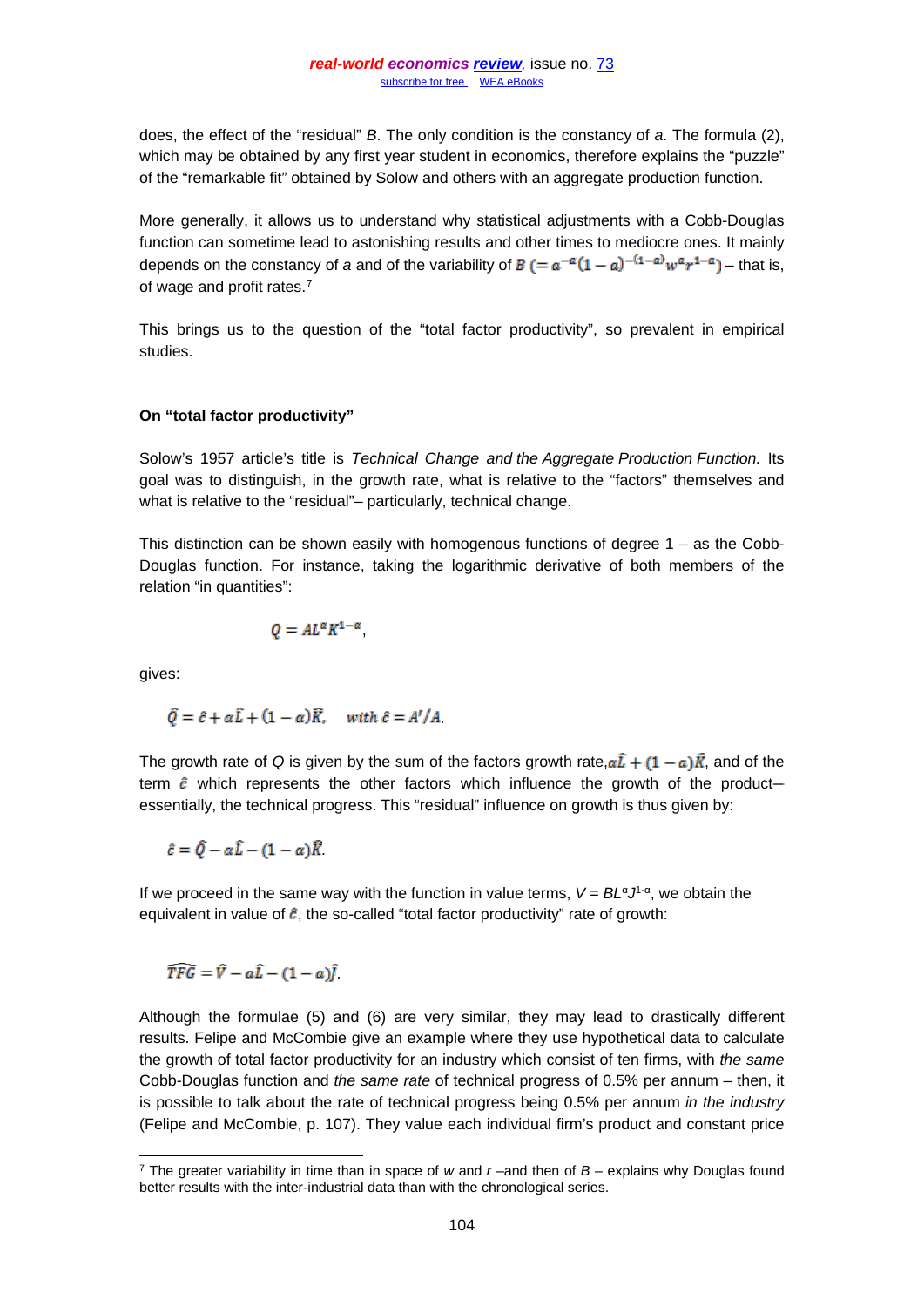capital stock assuming the mark-up: *wL* for labour, *wL*/3 for capital, the product playing the role of *numéraire* (see note 2). Industry values are obtained by adding individual firms' values. The rate of total factor productivity growth obtained by using the aggregated value data came to 1.48% per annum – almost three times the "real" or "technical" rate. The reason for the notable difference between these growth's rates is, obviously, due to the choice of prices – here, the mark-up rule – used to compute the aggregated output and "factors".

This is an illustration of why, as Felipe and McCombie explain,

"…what the neoclassical theory called 'total factor productivity' is, *tautologically*, a function of wages and profit rates" (p. 209, the authors' emphasis).

More generally:

"…as far as there is no underlying production function, it is not possible to calculate separately the contribution to the growth of technical progress (growth of TFP) and the growth of each factor" (ibid).[8](#page-6-0)

It is then not a surprise if Felipe and McCombie explain at the end of the two chapters (5 and 6) of their book dedicated to the total factor productivity that:

"…in our opinion, the concepts of TFP and the aggregate production function serve more to obfuscate than to illuminate the important problem 'why growth rates differ'" (p 209).

## **A comment on Solow' attitude**

Robert Solow is one of the most open minded neoclassical economists<sup>[9](#page-6-1)</sup>. We have noticed that from the beginning he was very cautious about the existence of aggregated production functions ("the 'willing suspension of disbelief' to talk seriously of the aggregate production function").

In his *[Nobel Memorial Lecture](http://www.nobelprize.org/nobel_prizes/economic-sciences/laureates/1987/solow-lecture.html)*, he expressed reservations on the use that may be made of the total factor productivity, a subproduct of his model:

"these total-factor-productivity calculations require not only that market prices can serve as a rough and ready approximation of marginal products, but that aggregation does not hopelessly distort these relationships. (…) So I would be happy if you were to accept that the results I have been quoting point to a qualitative truth and give perhaps some guide to orders of magnitude. To ask for much more than that is to ask for trouble" (Solow, 1987a).

<span id="page-6-0"></span> <sup>8</sup> Felipe and McCombie show the relationship between the accounting identity and the *Constant Elasticity of Substitution* and the *translog* production functions, which can sometimes better fit the data that the Cobb-Douglas function – all depends of the variability of factors' shares, wages and profits (pp.

<span id="page-6-1"></span><sup>84-89).&</sup>lt;br><sup>9</sup> He is among the very few mainstream economists who clearly state that the "representative agent" is a [non sensical assumption.](https://www0.gsb.columbia.edu/faculty/jstiglitz/festschrift/Papers/Stig-Solow.pdf)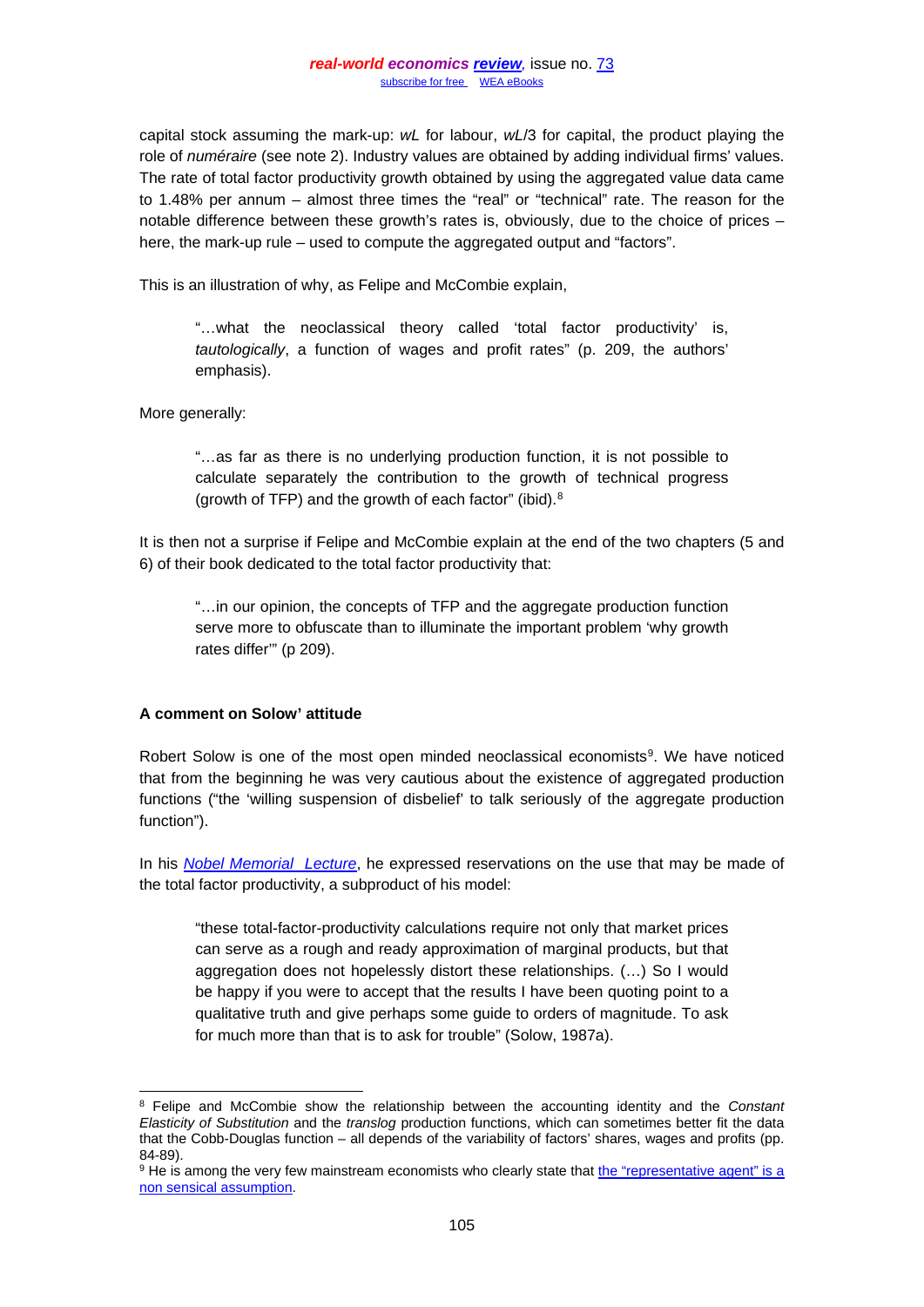He more or less accepted Hogan's critique, even if he tried to escape from it by playing with the world "tautology". He didn't publicly answered to Phelps Brown, Simon and Fisher papers – even he had private discussions with them.

By contrast, he didn't like at all Shaikh's criticism – even if it was not fundamentally different from Simon and Fisher's ones. His riposte was brief and along the lines of his reply to Hogan – confusing –, but also unfair. Confusing, when he argues that the intention of his 1957 paper was to "yield an exact Cobb-Douglas and tuck everything else into the shift factor" (Solow, 1974), while in the 1957 paper he expressly stated his intention to "reconstruct the (underlying) aggregate production function". [In his reply](https://drive.google.com/file/d/0BxvNb6ewL7kObGhMVmU5MUdfSkU/view?pli=1) to Solow<sup>10</sup>, Shaikh asks then:

"If, as Solow now claims, he knew all along that the underlying production function would be a Cobb-Douglas, then why bother "reconstructing" it? Why the surprise at the tightness of fit and the "inescapable impression of curvature"? Why does Solow need regression analysis to 'confirm the visual impression of diminishing returns"[11](#page-7-1) (Shaikh, 1980).

Along the same line, we, in turn, could ask: why, in his Nobel lecture, Solow reminds that before his "surprising results", he was "very skeptical about this device [the introduction of some technological flexibility]" (Solow, 1987)?

But that's not all: Solow added bad faith to confusion. To give a proof that his approach is not tautological, he estimated the relation  $V = A L^{\alpha} I^{1-\alpha}$  using Shaikh's data but *arbitrarily assuming* that the "residual" *A*(*t*) is approximated by an exponential function (or equivalently, that its logarithm,  $lnA(t)$ , is a linear function of  $t$ ). He obtained a very bad fitting ( $R^2 = 0.0052$ !) and thought that he had delivered *le coup de grâce* to Shaikh, ignoring – or feigning to ignore – the fact that the latter chose deliberately a fictional data set which draws (ironically) the word HUMBUG (assuming only approximate constancy of factor shares). The values of *A*(*t*) corresponding to this set oscillate rather than grow smoothly (as it is shown [in the figure 2 of](http://crecimientoeconomico-asiain.weebly.com/uploads/1/2/9/0/1290958/humbug.pdf)  [Shaikh's paper\)](http://crecimientoeconomico-asiain.weebly.com/uploads/1/2/9/0/1290958/humbug.pdf). In his reply to Solow, Shaikh proposed another proxy of *A*(*t*), which allowed him to deduce from his HUMBUG data set a Cobb-Douglas function that "remarkably fitted" the data  $(R<sup>2</sup> = 0.82$  and "realistic" factor shares) – as in Solow's 1957 paper.

In turn, Felipe and McCombie take Solow at its words and "test" the Cobb-Douglas production function using Solow's own data but they *assume a linear trend* for ln*A*(*t*) – as he has done with Shaikh HUMBUG example. They ascertain that the results of the regressions "differs markedly from factor shares and, indeed, the coefficient of the capital term is not significant". They wonder:

"…whether Solow's 1957 paper would have had such a dramatic impact if these regressions had also been reported" Felipe and McCombie, 2013, p 172).

<span id="page-7-0"></span><sup>&</sup>lt;sup>10</sup> In fact, Shaikh was not allowed to reply to Solow in the same review and could only publish its response 4 years later, in the "postscript" of a book chapter – with a (very) limited diffusion.

<span id="page-7-1"></span><sup>11</sup> The "curvature" and the "impression of diminishing returns" concern figures where the relation *Q =A F*(*L,K*) is expressed in the form  $q/A = f(k)$ , where  $q = Q/L$ ,  $k = K/L$  and  $f(\cdot) = F(\cdot,1)$  (remember that *F* is homogeneous of degree 1).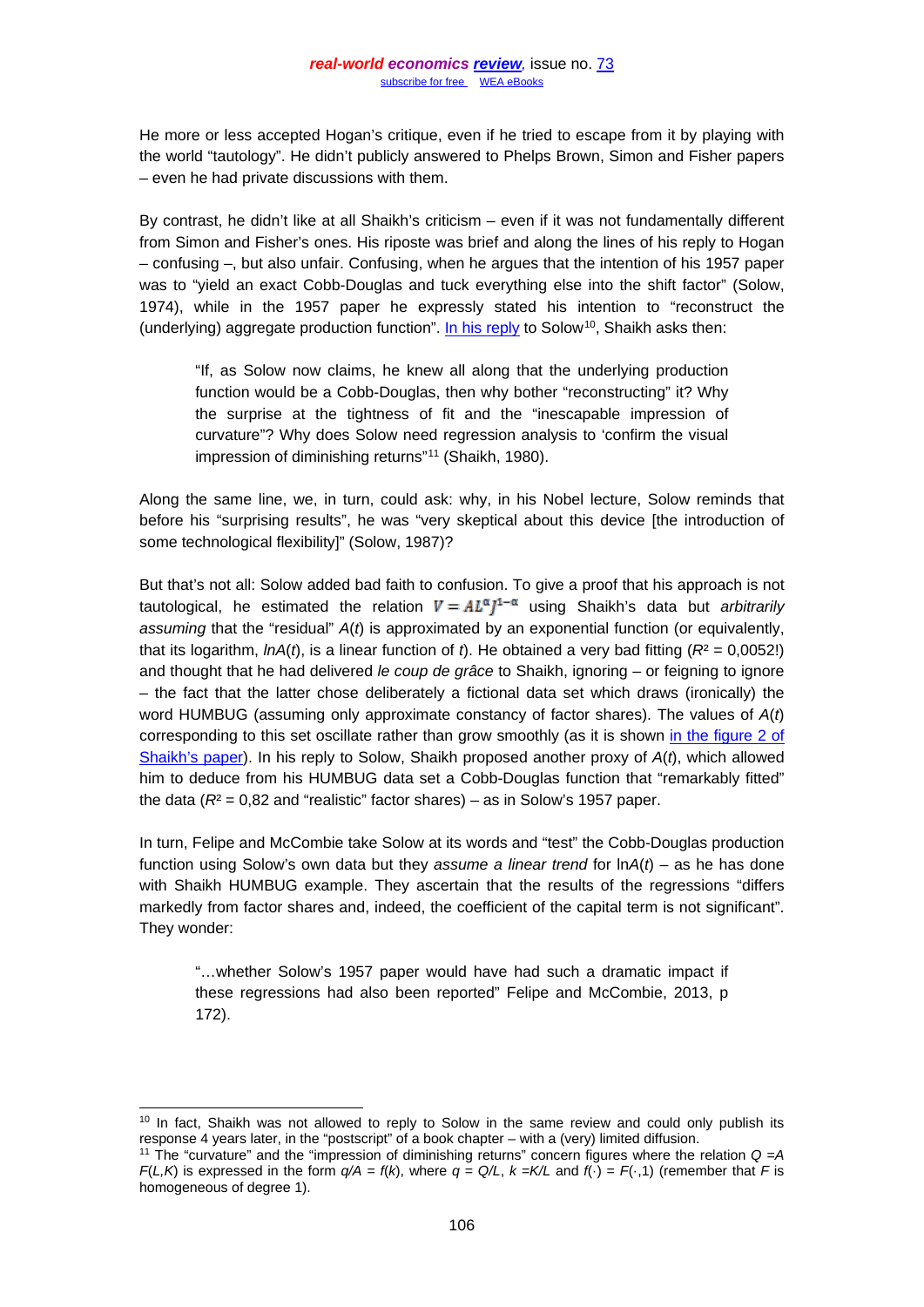Solow's didn't reply. Indeed, thirteen years later – after winning the "Nobel Prize" – he tried again to answer Shaikh with a different method, which consists of examining the model at the micro ("technical") level (Solow, 1987b). But as Felipe and McCombie reminds us:

"It is possible for Shaikh's critique not to apply at the engineering production functions, but still be applicable to the use of value data" (Felipe and McCombie, 2013, p 181).

It is quite fascinating to see how a person as intelligent as Solow tried, in vain, to fight against the "laws of algebra": Shaikh's argument is exclusively based on two algebraic relations, the identity relation and the constancy of factors shares.

Solow's name is closely linked with the so-called "neo classical growth model", with the aggregated production function and the marginal distribution theory. Maybe, it is impossible for him to admit that behind all that there is banal identity account – even if he agrees that the results of the model "point at most to a qualitative truth".

# **Conclusion**

Since their introduction, aggregation and production functions problems have been at the heart of particularly heated discussions. Sometimes, though, the debates got lost in secondary details, as with the questions of the " reswitching" and the "reverse capital deepening", that are, in fact, missing the point, as [Franklin Fisher rightly notes](http://college.holycross.edu/eej/Volume31/V31N3P489_491.pdf) in an article entitled "The Aggregated Productive Function – a Pervasive, but Unpersuasive, Fairytale":

"The Sraffians consider the existence of reswitching and reverse capital deepening to be a decisive criticism of neoclassical theory. They believe that this was the deciding factor in the Cambridge debates over capital theory. But that view fails to realize the following. Reswitching and reverse capital deepening only appear paradoxical if one supposes that aggregates should behave the way intuition suggests they should behave – the way that factors of production and outputs behave at the micro level. *But the non-existence of aggregate production functions means that such intuition simply does not apply*. No further consequence can be read from its failure" (Fisher, 2005, our emphasis)."

The defense of the existence of aggregated production functions is exclusively based on empirical grounds – no sensible person can (or at least should) accept its existence on a theoretical one. In their book, Felipe and McCombie examine some of the models, often given as examples in textbooks, which are supposed to "confirm" empirically the existence of an aggregate production. They prove, in each case, that the observed fit can be explained by the accounting identity and the factors' shares, wages and profits variability. They therefore solve definitively the mystery of the (empirical) aggregated production function that had puzzled – or should had puzzled… – economists for near a century. By the way, it provides the means to demolish anyone who pretends to prove, "on empirical grounds", the existence of an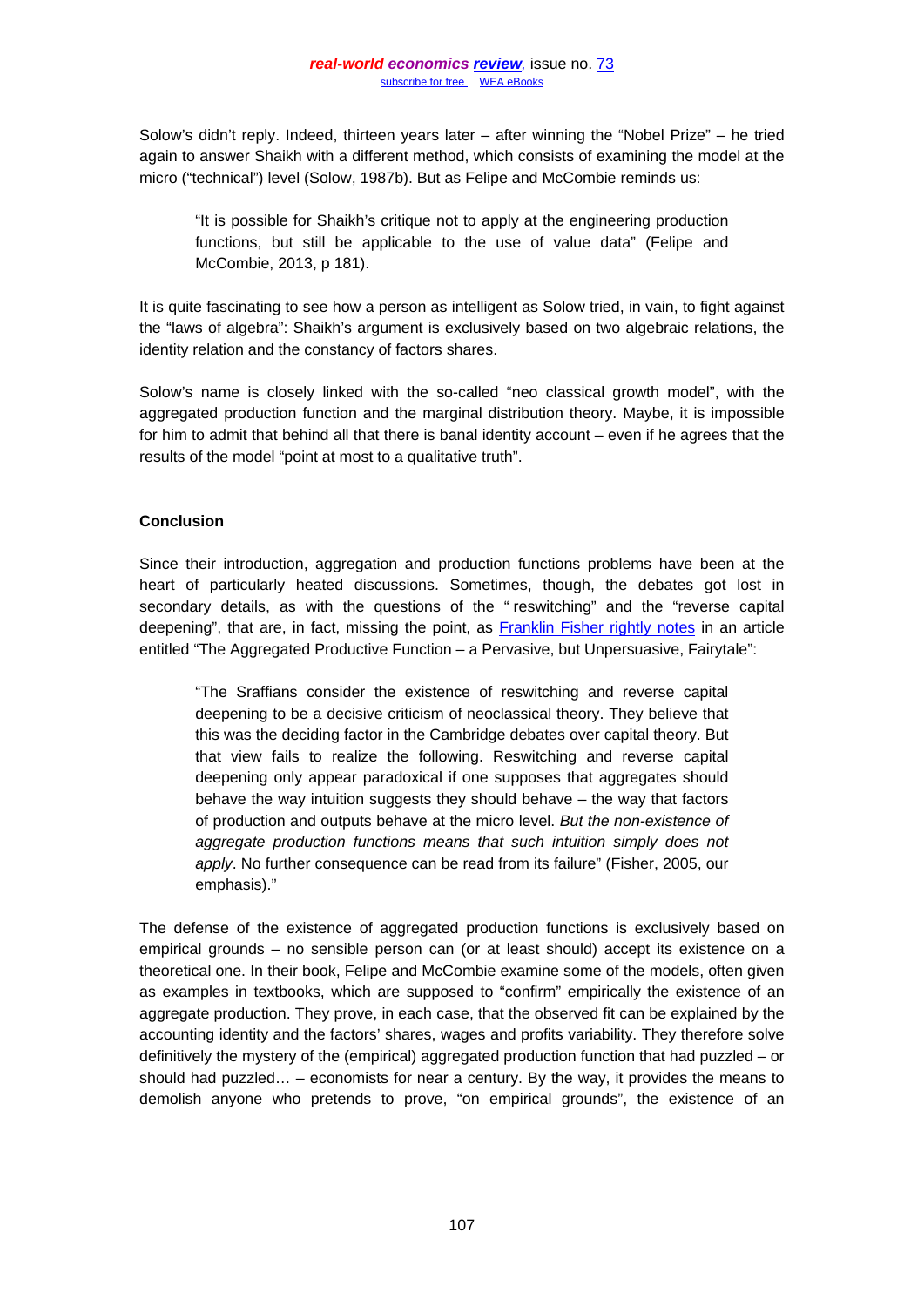aggregated production function  $-$  or who assume its existence to "prove" some "result" or "theorem"[.12](#page-9-0)

Despite all that, aggregate production functions continue to populate textbooks as well as theoretical and applied works. In fact, it has been a long time since the issue of the aggregation of goods and functions has stopped being on the agenda. It has virtually disappeared from the university. Two reasons can explain such an attitude from those who do not cease yet to state their commitment to rigorous analyzes.

The first reason is ideological. It is reassuring to be able to affirm that the (delicate) issue of income distribution has been solved in such a simple – and effective for the society – way by the retribution to each according to their marginal productivity, provided that the markets are "competitive". The other reason is of a practical nature: the "industry" which is built around the aggregate production function is so important that questioning it would be catastrophic for those who benefit from it, while making it thrive.

We hope that Felipe and McCombie's book will help to change this situation. It will, at least, provide to those questioning the aggregate production function – and the underlying theory of the distribution – all the answers they seek, both on the theoretical and practical levels. It is why this book is so important, in particular for students and researchers in economics.

#### **Bibliography**

Felipe, J. and F. Gerard Adams (2005), "The Estimation of the Cobb-Douglas Function: a Retrospective View" *Eastern Economic Journal*, 31(3).

Felipe, J. and J. McCombie (2013), *The Aggregate Production Function and the Measurement of Technical Change: Not Even Wrong* (Edward Elgar).

Fisher, F. (1971), "Aggregate Production Functions and the Explanation of Wages: A Simulation Experiment", *Review of Economics and Statistics*, 53(2).

Fisher, F. (2005), "The Aggregated Production Function – a Pervasive, but Unpersuasive, Fairy tale", *Eastern Economic Review,* 31(3).

Hogan, W.P. (1958), "Technical Progress and Production Functions", *Review of Economics and Statistics*, 40(4).

Phelps Brown, H. (1957), "The Meaning of the Fitted Cobb-Douglas Function", *Quarterly Journal of Economics,* 71(4).

Prescott, E. (1988), "Robert M. Solow's Neoclassical Model: An Influential Contribution to Economics" (1988), *Scandinavian Journal of Economics* 90(1).

Romer, P. (2015), "Mathiness in the Theory of Economic Growth", *American Economic Review,*105(5).

Shaikh, A. (1974), "Laws of Production and Laws of Algebra: The Humbug Production Function", *The Review of Economics and Statistics*, 56(1).

<span id="page-9-0"></span><sup>&</sup>lt;sup>12</sup> In the last chapter of their book, Felipe and McCombie answer to the objections made by a handful of macroeconomists who still try to defend the existence of aggregated production functions, often by a circular reasoning – they first accept their existence and then see a "proof" of that in the data's good fitting.